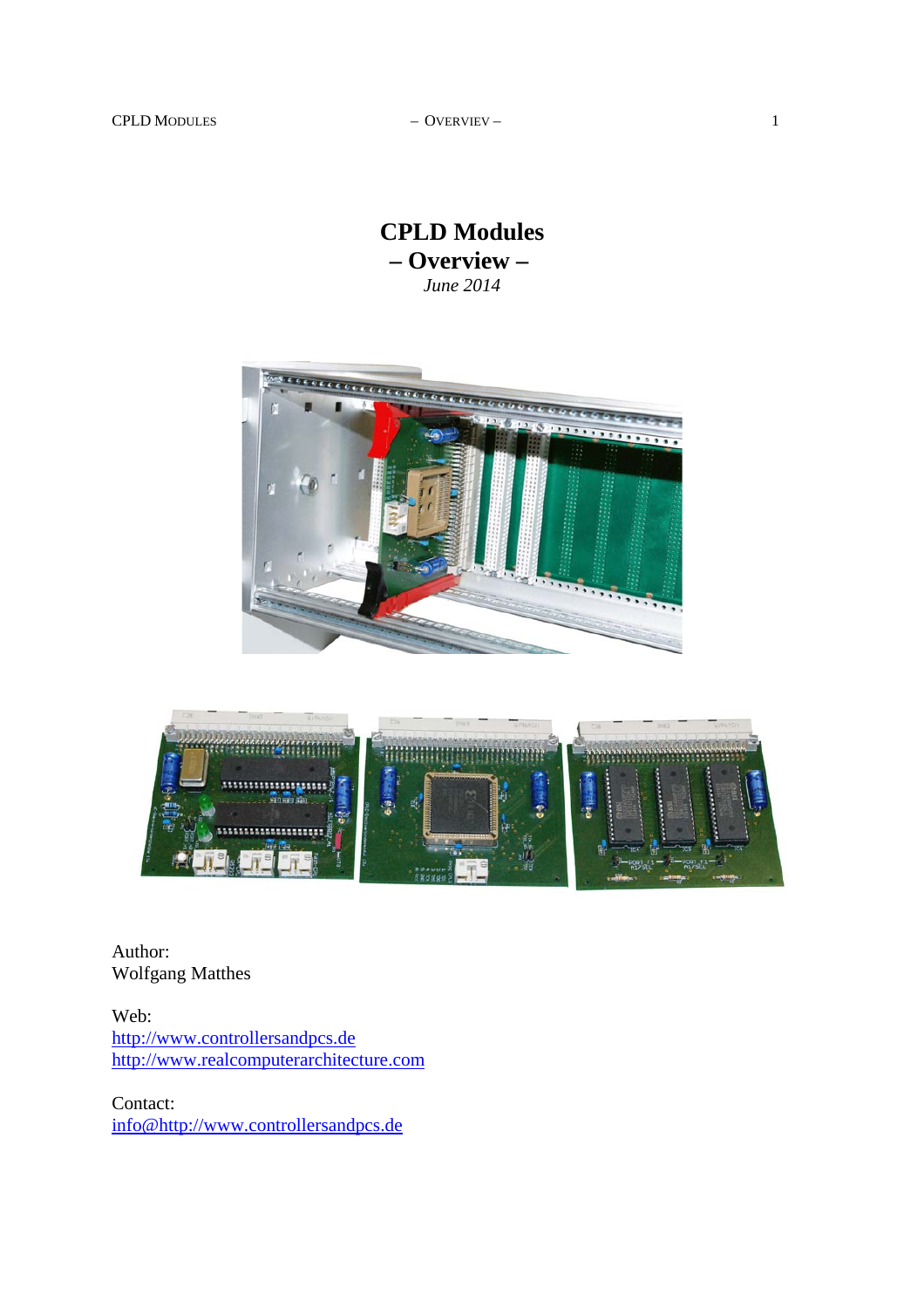Complex FPGAs are terrible to design with. It is way too much for newcomers. Basic research is hampered as well. To investigate architectural principles, one needs a suitable environment to experiment. Computer simulation is too slow, FPGA implementations pose their own intricate problems like routing, clock delays and so on – especially when uncommon circuitry is to be implemented (the manufacturer's coding recommendations provide well for NIOS processors, ARM cores, FIFO buffers, digital filtering and the like, but obviously not for very special or even ReAl machines...).

Hence we revive a venerable principle of hardware design. Instead of using a large FPGA, we implement the logic in comparatively small CPLDs (and some auxiliary modules) which are inserted in a backplane and connected by wire (wire-wrap technology).

It is basically a revival of the old modular plug-in principle. However, what was a card with many digital circuits in bygone times, is now a CPLD.

Thus, processors, programmable logic controllers and the like can be designed the traditional way. This also applies to bring-up and troubleshooting. It can be done with real scopes and logic analyzers instead of complex simulation software... Design bugs are corrected by reprogramming CPLDs and changing wire-wrapped connections.



From left to right: service processor (SVP) module (containing two Atmel Atmega microcontrollers), CPLD module (Xilinx 95108), SRAM module (128k • 24 or 512k • 24).

Legacy modules (DEC):

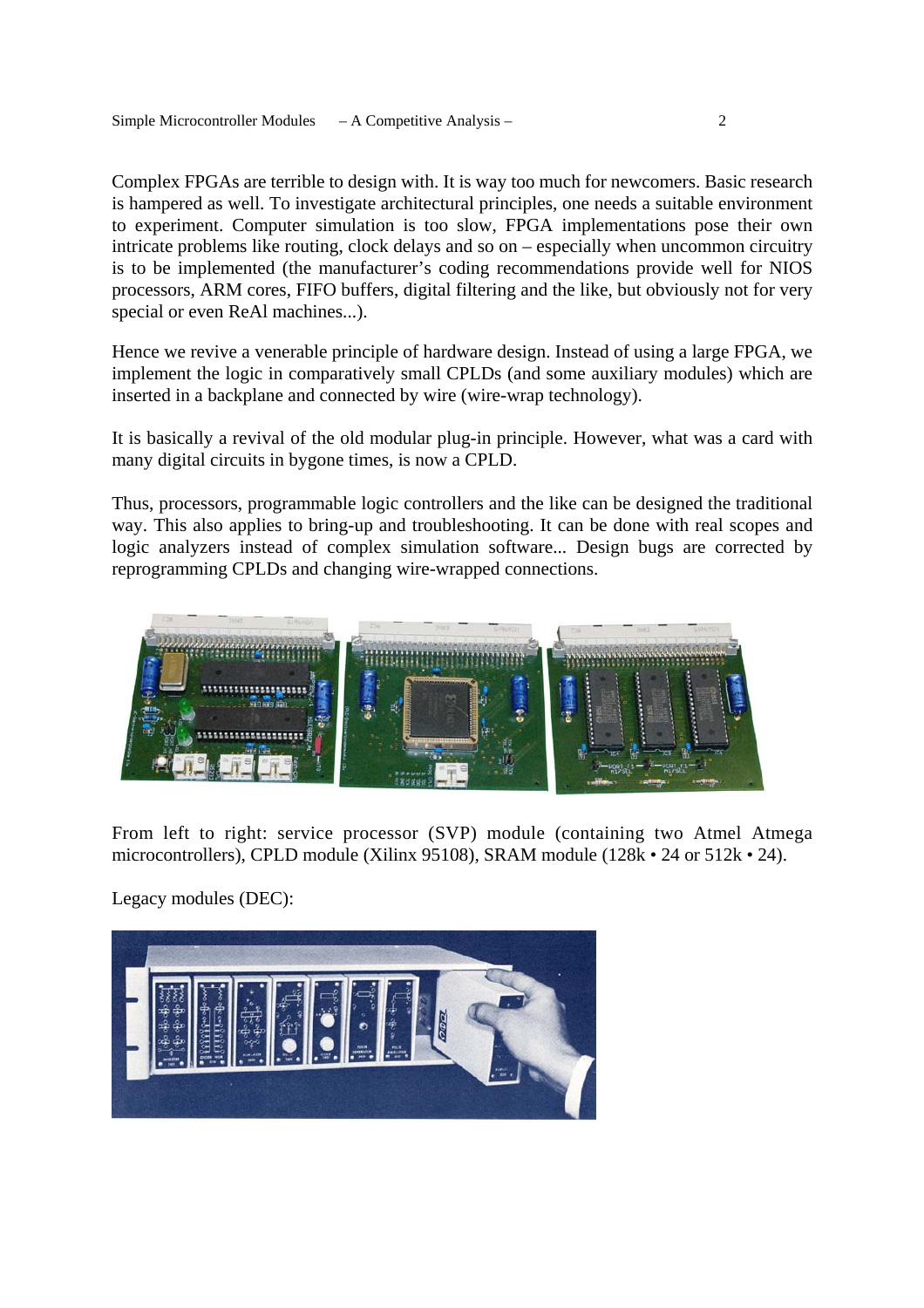

The Univac 422 Training Computer (UNIVAC Divison of Sperry Rand Corp.):



It consists of 1176 transistors and 4639 diodes. The machine word is 15 bits long. The memory capacity is 512 words. In a rough estimate, the logic circuitry corresponds to somewhat 3000 NAND gates or 800 7400 TTL circuits. Five Xilinx 95108 CPLDs should be sufficient...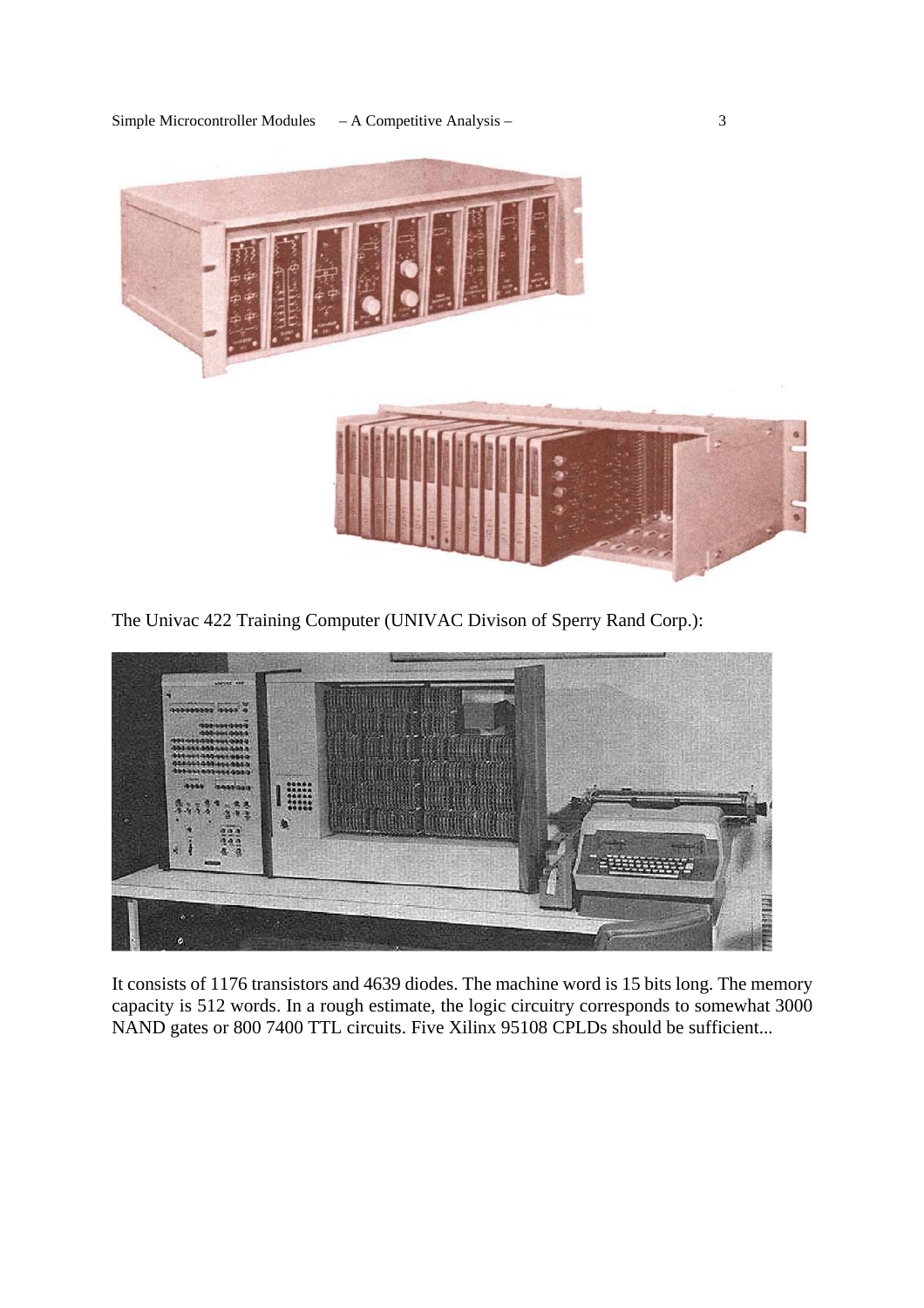Simple Microcontroller Modules – A Competitive Analysis – 4

The form factor of our modules is 19", 3 U, half length of an eurocard. Thus we can rely on readily available 19" components.